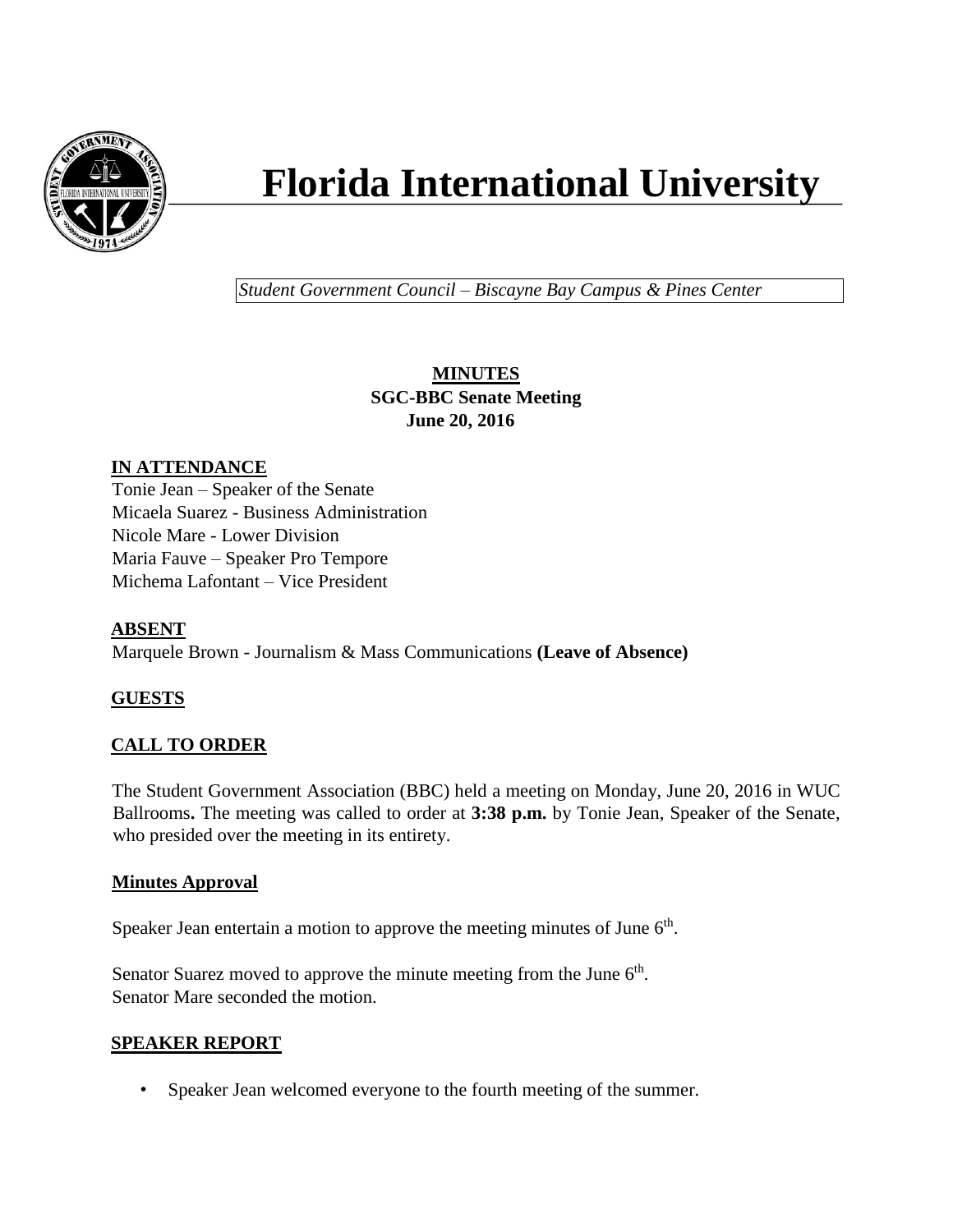- Speaker Jean said that the new senate meeting dates have been set to every, Ms. Adames sent it through email.
- Speaker Jean said that the first freshmen orientation was great and everyone needs to signup to table on the dropbox.
- Speaker Jean said there will be two more orientations and there will be no workshop today.

## **VICE-PRESIDENT'S REPORT**

- Vice President Lafontant said that the trip to DC was great.
- Vice President Lafontant said that the committee to recruit students is still being worked on.

## **SPEAKER-PRO TEMPORE**

• Speaker-Pro Tempore Fauve said that she meets with Larissa to talk more about her roles.

## **FINANCE CHAIR**

- Senator Suarez said that the fourth finance request will be voted on today.
- Senator Suarez said that another request will be looked at next week.

## **INTERNAL AFFAIRS**

• No Report

## **NEW BUSINESS**

## **A. Chief of Staff – Leo Cosio**

Leo Cosio presented himself for the Chief of Staff.

Speaker Jean entertained a motion to appoint Leo Cosio for Chief of Staff.

Senator Suarez moved to appoint Leo Cosio for Chief of Staff. Senator Mare seconded the motion.

Roll Call Vote:

Senator Mare – Yay Senator Suarez – Yay Senator Jean – Yay Senator Fauve – Yay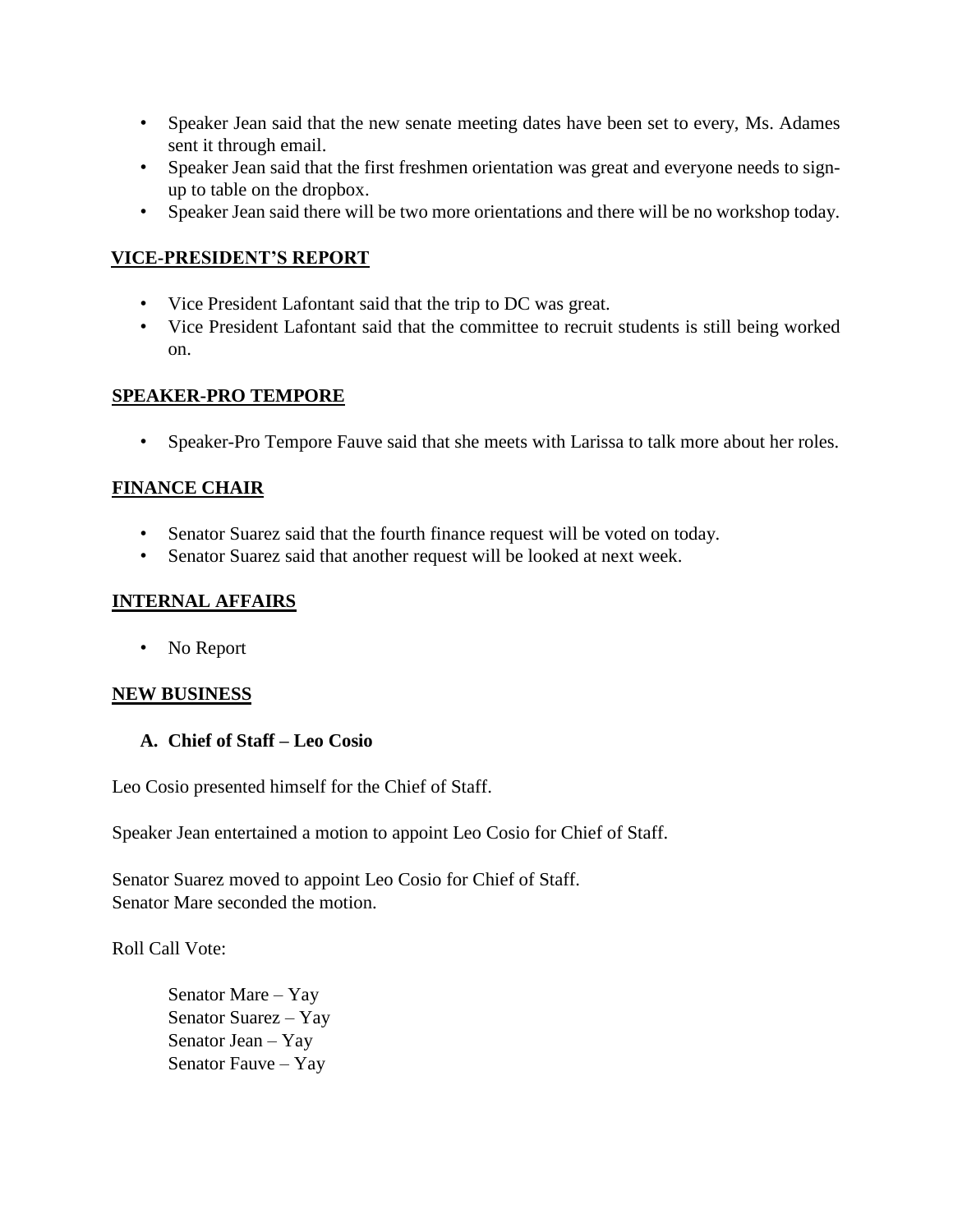By a vote of  $4/0/0$ , Leo Cosio was appointed to Chief of Staff.

## **B. Finance Request – Alex Ontko**

Alex Ontko presented himself for the finance request he applied for.

Speaker Jean entertained a motion to approve the allocation of \$241.18 for airfare expense and \$58.82 for registration to Alex Ontkos.

Senator Suarez move to approve the allocation of \$241.18 for airfare expense and \$58.82 for registration to Alex Ontkos. Senator Fauve seconded the motion.

Roll Call Vote:

Senator Jean – Yay Senator Fauve – Yay Senator Mare – Yay Senator Suarez – Yay

By a vote of 4/0/0, Alex Ontko will be allocated \$241.18 for airfare expense and \$58.82 for registration.

## **C. Finance Request – Sarah Bornhoeft**

Sarah Bornheoft presented herself for the finance request she applied for.

Speaker Jean entertained a motion to allocate \$300 to Sarah Bornhoeft for the purpose of airfare expense.

Speaker-Pro Tempore Fauve moved to approve the allocation of \$300 to Sarah Bornhoeft for the purpose of airfare expense.

Senator Mare seconded the motion.

Roll Call Vote:

Senator Jean – Yay Senator Fauve – Yay Senator Mare – Yay Senator Suarez – Yay

By a vote of 4/0/0, \$300 will be allocated to Sarah Bornhoeft for the purpose of airfare expense.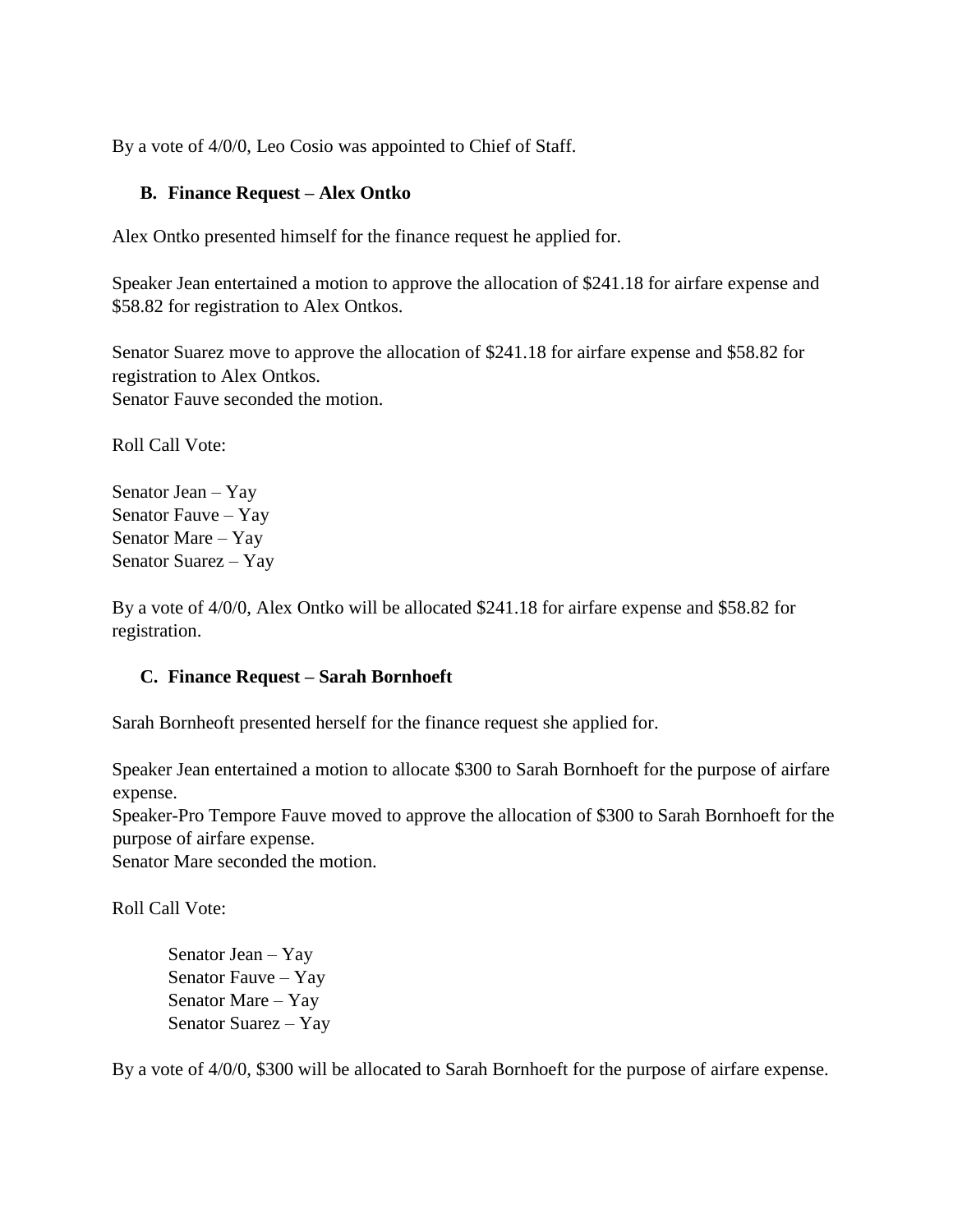## **D. Finance Request – John Vincent Gatto**

John Vincent Gatto presented himself for the finance request he applied for.

Speaker Jean entertained a motion to allocate \$300 to John Vincent Gatto for the purpose of airfare expense.

Senator Suarez moved to allocate \$300 to John Vincent Gatto for the purpose of airfare expense. Senator Mare seconded the motion.

Roll Call Vote:

Senator Jean – Yay Senator Fauve – Yay Senator Mare – Yay Senator Suarez – Yay

By a vote of 4/0/0, \$300 will be allocated to John Vincent Gatto for the purpose of airfare expense.

Speaker Jean entertained a motion to add Jessica Sanchez Montelongo finance request to the agenda.

Senator Suarez moved to add Jessica Sanchez Montelongo finance request to the agenda. Senator Mare seconded the motion.

By a unanimous vote, Jessica Sanchez Montelongo finance request was added to the agenda.

## **E. Finance Request – Jessica Sanchez Montelongo**

Jessica Sanchez Montelongo presented herself for the finance request she applied for.

Speaker Jean entertained a motion to allocate \$83.56 for taxi fare and \$216.44 for registration to Jessica Sanchez.

Senator Suarez moved to approve the allocation of \$83.56 for taxi fare and \$216.44 for registration to Jessica Sanchez.

Senator Mare seconded the motion.

Roll Call Vote:

Senator Jean – Yay Senator Fauve – Yay Senator Mare – Yay Senator Suarez – Yay